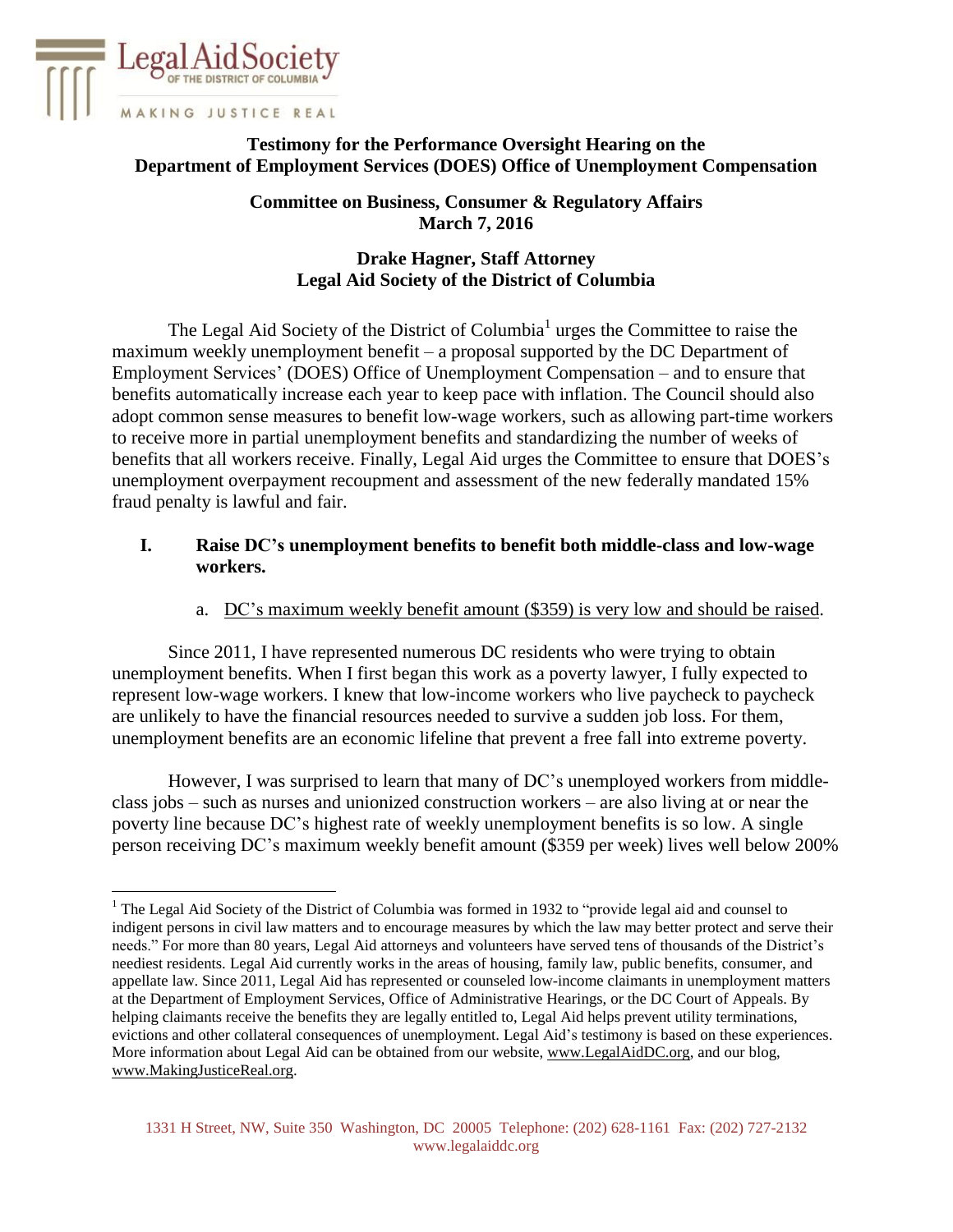of the Federal Poverty Line, $<sup>2</sup>$  which makes them eligible for DC Medicaid benefits. A single</sup> parent with two children receiving the maximum benefit amount lives below 100% of the Federal Poverty Line – a measurement widely regarded as extremely low income.

| <b>Family Size</b>               | <b>Weekly Wage at</b><br>100% of Federal<br><b>Poverty Guideline</b> | <b>Maximum Weekly</b><br>Unemployment<br><b>Benefit in DC</b> | Percentage of<br><b>Benefits at Federal</b><br><b>Poverty Guideline</b> |
|----------------------------------|----------------------------------------------------------------------|---------------------------------------------------------------|-------------------------------------------------------------------------|
| $(1)$ Single person              | \$228                                                                | \$359                                                         | 157%                                                                    |
| (2) Parent and one<br>child      | \$308                                                                | \$359                                                         | 117%                                                                    |
| (3) Parent and two<br>children   | \$387                                                                | \$359                                                         | 93%                                                                     |
| (4) Parent and three<br>children | \$467                                                                | \$359                                                         | 77%                                                                     |

| Table: Comparing Unemployment Benefits to Federal Poverty Guideline by Family Size |  |  |  |  |
|------------------------------------------------------------------------------------|--|--|--|--|
|                                                                                    |  |  |  |  |
|                                                                                    |  |  |  |  |

In addition to their unemployment cases, many of these formerly middle class workers seek Legal Aid's assistance for other legal matters that arise as collateral consequences of unemployment. Our clients exhaust their savings and still fall behind in paying their utilities, car payments, rent, or mortgage due to these low benefit amounts. While unemployment benefits are meant to replace 50% of wages up to a maximum benefit rate, DC's benefits are so low that workers hit the maximum rate at relatively low wages. Thus, for workers previously earning more than \$37,000 per year, unemployment benefits replace less than half of their former wages. Even a modest increase in benefits could help these families meet more of their obligations.

DC's maximum weekly benefit amount of \$359 per week is one of the lowest in the nation and must be raised. DC's unemployed workers subsist on benefits lower than Maryland (\$430 per week), Virginia (\$378 per week), and 36 other states. It has been more than ten years since DC last increased this maximum benefit. During this time, while housing prices in DC have skyrocketed, DC's unemployment benefits have lost 20% of its value due to inflation. To restore this benefit to it's former purchasing power, the maximum weekly benefit amount should be raised to \$430 per week.

Fortunately, initial economic indicators demonstrate that DC can afford this increase. The Unemployment Insurance Trust Fund is robust and solvent – just last year, the fund had a \$50 million surplus. In their performance oversight responses, DOES's Office of Unemployment Compensation supports raising the maximum benefits as long as the trust fund is monitored to ensure solvency. Legal Aid urges the Committee to seek the financial projections needed in order to expeditiously adopt an increase to the maximum weekly benefit amount.

 $\overline{a}$ 

<sup>&</sup>lt;sup>2</sup>As this Committee knows, the federal poverty measures, updated each year by the Census Bureau, are an extremely low measurement tool. Because of this, Legal Aid represents clients with incomes up to 200% of federal poverty measures for most cases and 300% for certain cases (like foreclosure and Medicare). By contrast, DC's living wage, for a single person is \$600 per week and for a two-person family is \$1,200 per week. *See* Living Wage Calculation for District of Columbia, Massachusetts Institute of Technology. [http://livingwage.mit.edu/counties/11001.](http://livingwage.mit.edu/counties/11001)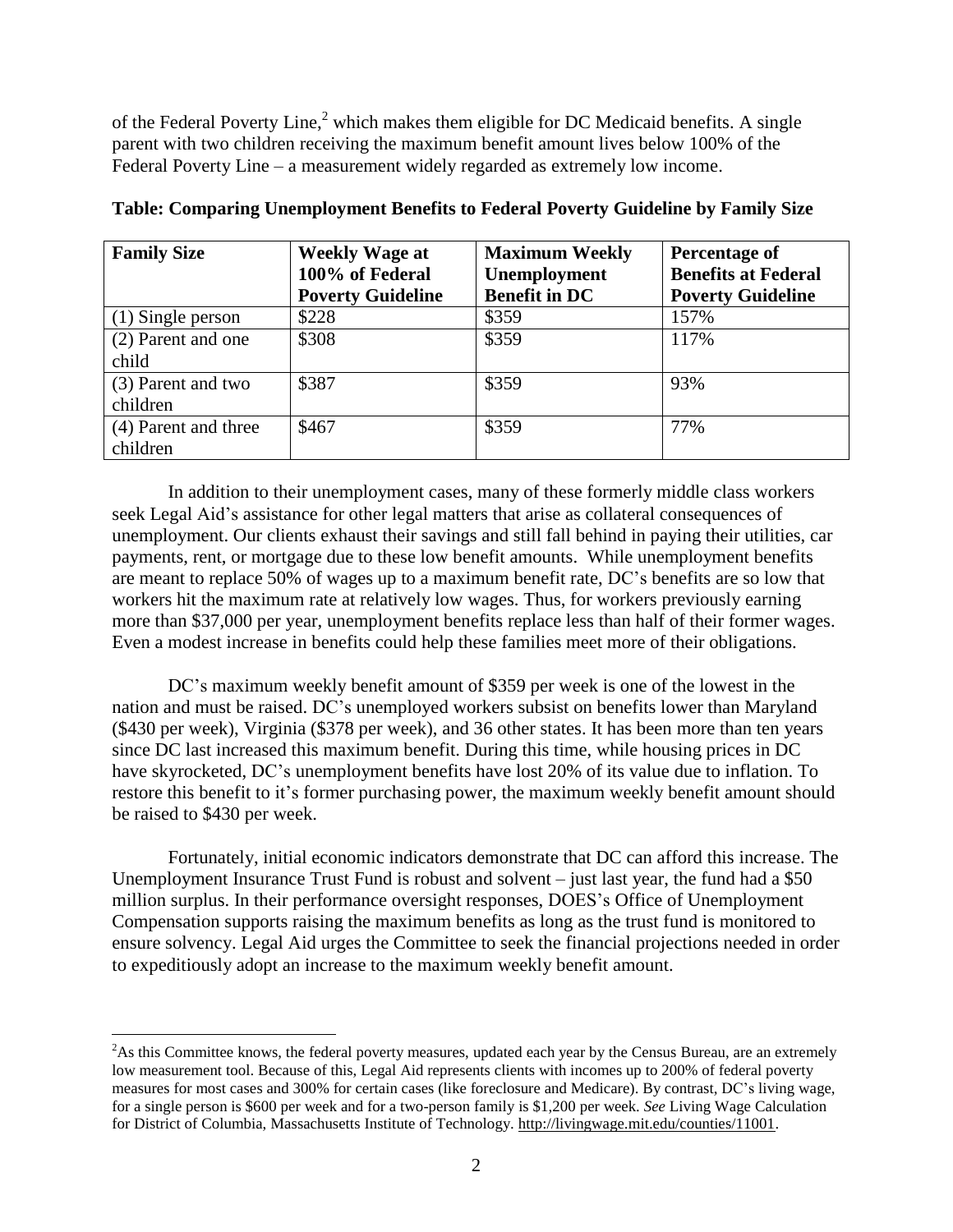b. The maximum benefit amount should be automatically raised each year to allow benefits to keep pace with inflation.

Legal Aid further urges the Committee to add a provision automatically increasing the maximum weekly benefit amount each year to keep pace with inflation. Thirty-five states already index the maximum unemployment benefit to the state's average weekly wages. Indexing allows benefits to maintain their purchasing power as wages rise. Common sense measures can also be adopted to monitor the Unemployment Trust Fund and ensure solvency. Without an indexing provision, unemployed workers must return to the legislature again and again as the value of unemployment benefits fall with inflation, ensuring that benefits will remain artificially low.

### c. Increase incentives for claimants to work part-time.

In our post-recession economy, many workers are involuntarily working part-time even though they want to work full-time. Under the current unemployment system, workers keep their first \$20 in earnings each week, but then 80% of their remaining earnings are deducted from their unemployment benefits, resulting in very low benefits amounts. A more generous partial unemployment benefit formula would better support workers who have found only part-time work while they continue to look for full-time positions. A generous formula also incentivizes claimants to return to the workforce sooner, thus allowing DC to pay out less in unemployment benefits while collecting tax revenue from wages.

DC should make the partial unemployment benefits formula more generous, allowing workers to keep the first \$50 in earnings each week, and then reducing their benefits check by only 66% of their part-time earnings.<sup>3</sup> Even this modest change would put more money in the hands of underemployed workers at the time they need it while incentivizing unemployed workers to accept part-time work while they look for full-time positions.

### d. Allow all DC workers to receive unemployment benefits for twenty-six weeks.

Finally, DC should standardize the number of weeks of unemployment benefits that all workers receive at twenty-six weeks. Currently, even if a worker meets the basic monetary eligibility test for unemployment, they will not receive all twenty-six weeks of benefits if their past wages are too low. Standardizing the number of weeks a worker can receive at twenty-six would benefit DC's lowest-wage workers and those who are underemployed, such as those working part-time or temporary positions with periods of unemployment in between. DC continues to have high unemployment rates among young people, older workers, and people of color. This provision would benefit the most vulnerable workers with only a modest cost.

<sup>&</sup>lt;sup>3</sup> See Unemployment Benefits Modernization Amendment Act of 2015 (Bill 21-0370).